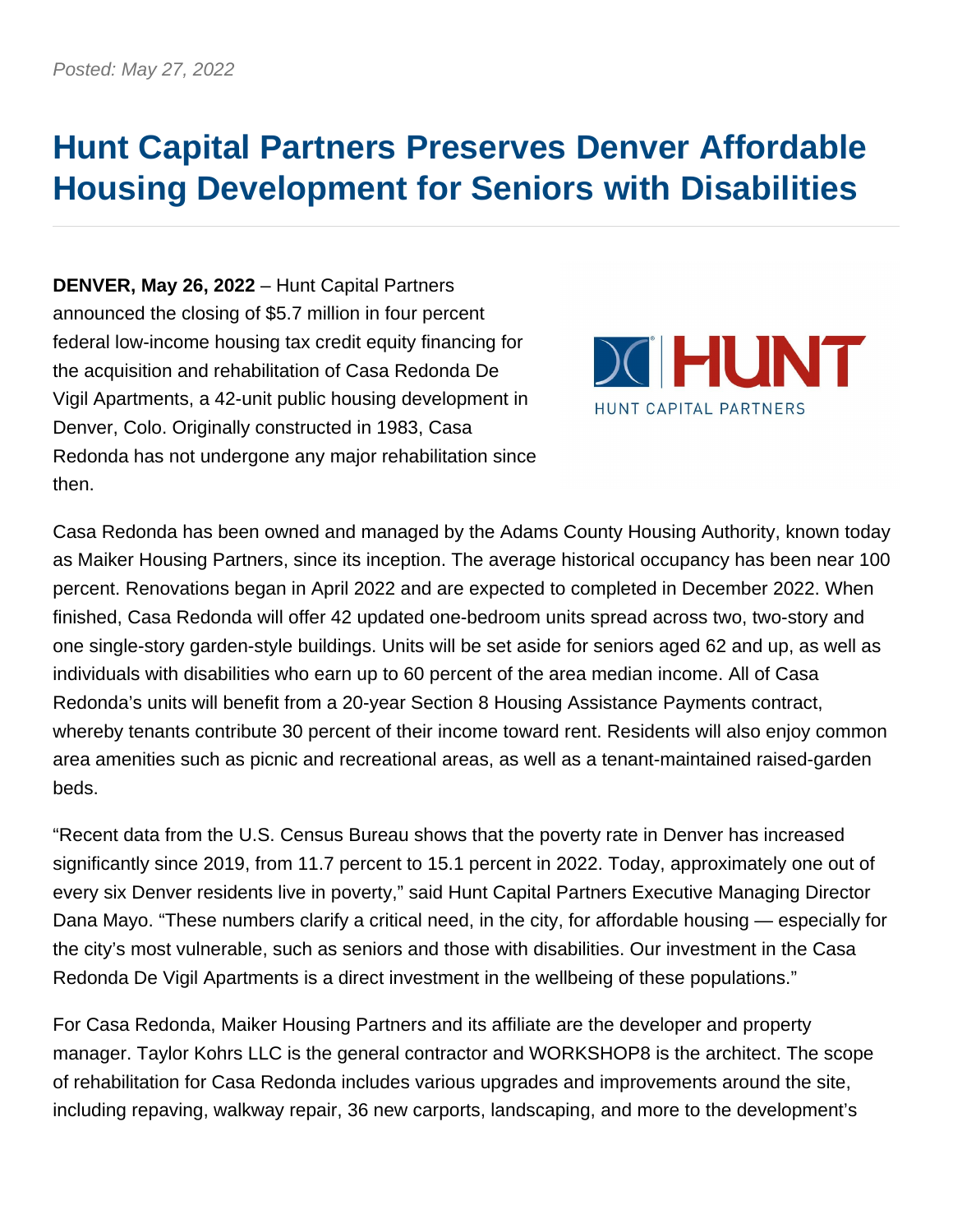exterior, as well as extensive upgrades to the units' kitchen, bathrooms, living areas, amenities and public areas.

Renovations will also be made to Casa Redonda's historic Roundhouse, also known as the clubhouse. This 2,460 square foot, two-story, circular building predates the development and was built in 1965. Today, it is used as the community room, leasing office and laundry facility. Rehab work for the Roundhouse includes plans for ADA updates.

The total development cost for Casa Redonda is \$15 million. Hunt Capital Partners syndicated the federal tax credits through its proprietary fund with UMB Bank, Hunt Capital Partners Tax Credit Fund 36. To finance the rest of the development costs, UMB Bank provided \$7.5 million in tax-exempt bonds as a construction loan.

"UMB is honored to take part in the financing of the rehabilitation of Casa Redonda de Vigil community, which provides critical high quality, safe, affordable housing to seniors in the Denver area," said Tracy Howren, CRE Regional Manager and Director of Affordable Lending at UMB Bank. "This renovation helps to fulfill Maiker Housing Partners' long-term vision of the property, in continuing to enhance and improve the lives of its residents for many years to come. UMB is very proud to assist in fulfilling this vision alongside Hunt Capital Partners."

Other lenders for Casa Redonda include Lument Capital, who provided \$3.2 million in tax-exempt bonds as a permanent loan through Freddie Mac. Maiker Housing Partners also provided a \$5.8 million seller note for construction to permanent financing.

## **Environmental Social and Corporate Governance ("ESG") Investing**

Hunt Capital Partners recognizes that its institutional investors are seeking to increase the social value of their investments to help further their ESG initiatives. An investment in affordable housing not only improves the living conditions of its residents, but it also helps to remove obstacles that stand in the way of creating a healthy, safe and stable home environment for low-income families and seniors. When families spend less on housing related expenses, they have more resources available for other essentials such as food and clothing, or even extracurricular activities and educational programs. One of the most significant benefits to providing quality affordable housing is an increase in an individual's physical and mental health. Hunt Capital Partners' affordable housing investments create a lasting effect on the people and communities they serve for generations to come.

## **About Hunt Capital Partners**

Hunt Capital Partners (HCP) is the tax credit syndication division of Hunt Companies, Inc. (Hunt). HCP specializes in the sponsorship of Federal and State Low-Income Housing, Historic, and Solar Tax Credit Investments funds. Since its inception in 2010, HCP has raised over \$2.6 billion in tax